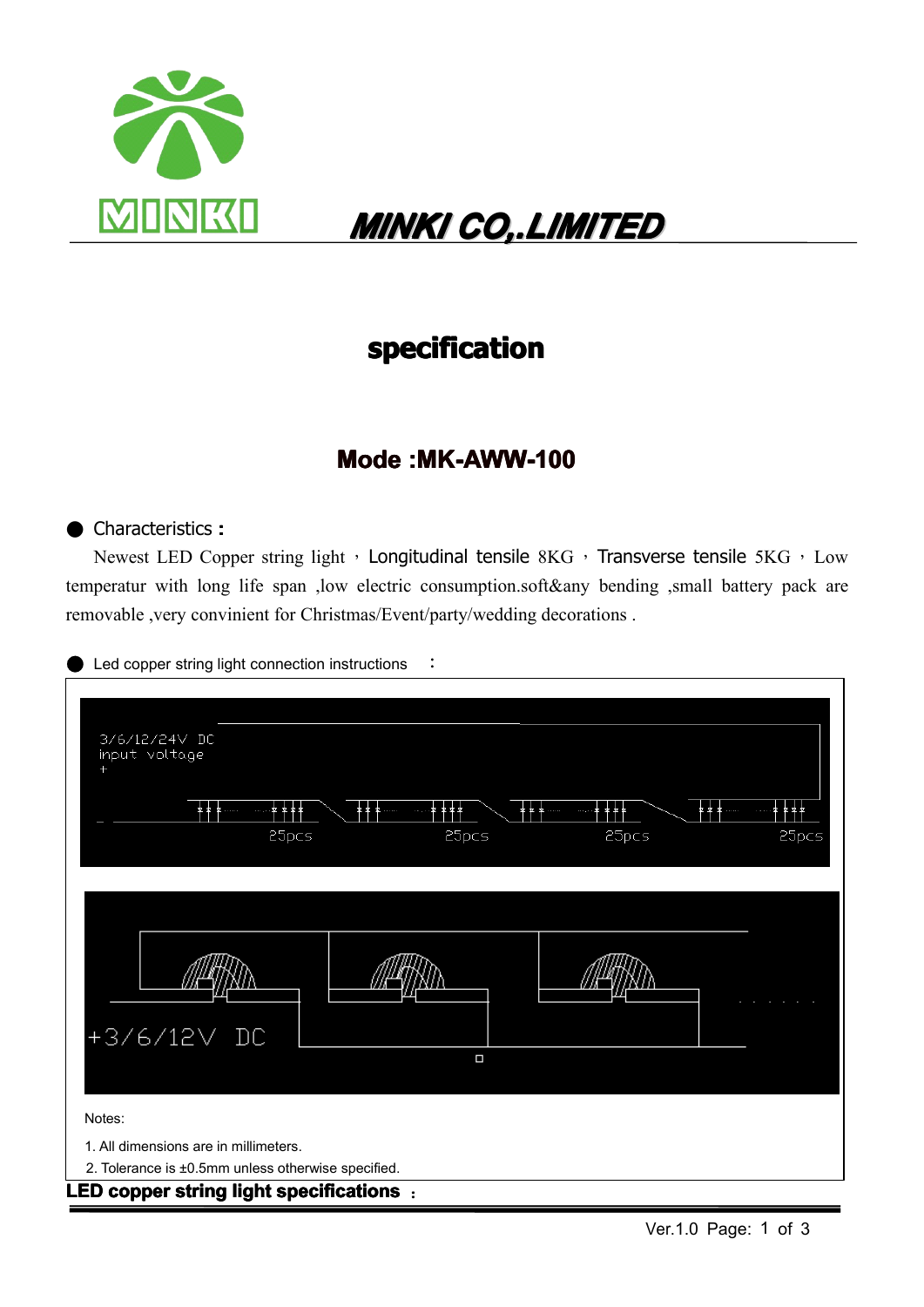

## *MINKI MINKI CO,.LIMITED CO,.LIMITED CO,.LIMITEDCO,.LIMITED CO,.LIMITED CO,.LIMITEDCO,.LIMITEDCO,.LIMITED*

**Material:** 0.4MM copper wire, silver wire

chip: 2-8MM, seed shaped led Color available :red/yellow/green/blue/orange/white/warm white/pink/purple/RGB/7 Multicolor change Voltage:DC3V,4.5V.6.V12V.24V current: Actual working current 16mA

#### **Maximum Maximumrating**( **25**℃**)**

| specification               | symbol           | <b>Value of number</b> | unit        |
|-----------------------------|------------------|------------------------|-------------|
| Working voltage             | $\vee$           | $3.0 - 3.4$            | ٧           |
| Forward current             | IF               | 16                     | mA          |
| Scattered power consumption | <b>PD</b>        | 0.05                   | W           |
| Electrostatic discharge     | ESD.             | 800                    | V           |
| Working temperature         | Topr             | $-25 - 60$             | °C          |
| Storage temperature         | Tstg             | $-30 - 70$             | $^{\circ}C$ |
| Angle of light              | $(2 \theta 1/2)$ | 260                    | °C          |